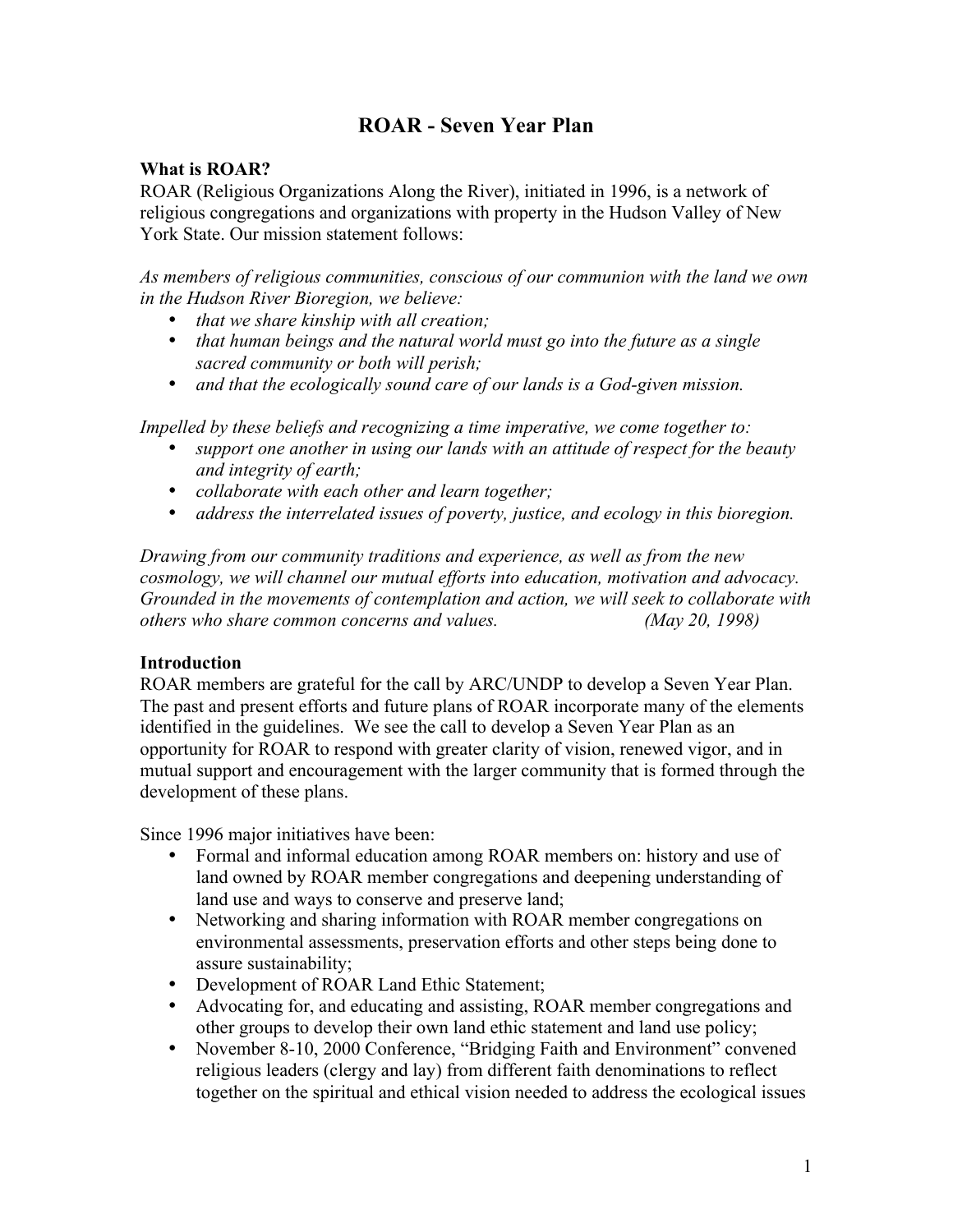of our times, especially those of the Hudson River bioregion. Dr Larry Rasmussen, author of *Earth Community, Earth Ethics*, was presenter;

- Advocating Con Edison for the removal of PCBs (by networking and in collaboration with many organizations);
- Education / advocacy on Indian Point issues (by networking and in collaboration with many organizations);
- November 16, 2005 Conference on "Land Preservation: How & Why" at Garrison Institute where religious leaders and staffs of several environmental groups met to address preservation of land, overcoming obstacles and developing strategies for going forward;
- Worked closely with Garrison Institute's Initiative on the Hudson River Project: participated in the Hudson River Conversations; helped develop for Earth Day 2007, *Our Shared Nature: A Transformational Ecology Compact for the Hudson*; and, several ROAR members were on Hudson River Project Steering Committee;
- Published "Grounded in the Gift of Our Lands: A Resource Book for Making Land Use Decisions" (October 2007);
- November 7, 2007 Conference "Listening to Earth and Making Earth-friendly Decisions Regarding Land Use" facilitated by Sisters Margaret Galiardi, OP and Pat Siemen, OP. Invitations were sent to those in religious leadership, parish ministries, land stewardship and concerned about a sustainable future. Conference introduced Resource Book and offered theological reflections and practical applications around land use issues experienced by participants;
- Collaborated and partnered with local and national organizations to address environmental issues around water, waste management, land use, etc;
- Coordinated viewings of "Renewal" with local environmental groups and places of faith;
- ROAR member congregations offer retreats, workshops, education and advocacy initiatives in areas of eco-spirituality and environmental justice.

## **Statement of Commitment**

Recognizing the importance of having both a local and global awareness of issues, and in the context of its mission statement, ROAR is committed to:

- Living out its mission statement, especially in our relationship with the land that we "own" where land seen as subject, not object, fosters decisions based on respect and rights of all, including non-human communities of life;
- Networking and partnering with environmental groups and people of faith around key Hudson River Bioregion issues;
- Sustainability, especially around Earth's natural resources, such as water, air, land, and, in particular, with properties "owned" and / or used by our congregations;
- Focusing on the following three areas (to be evaluated periodically):
	- 1. River issues, including pharmaceutical concerns;
	- 2. Indian Point Nuclear Power Plant;
	- 3. Land Use issues.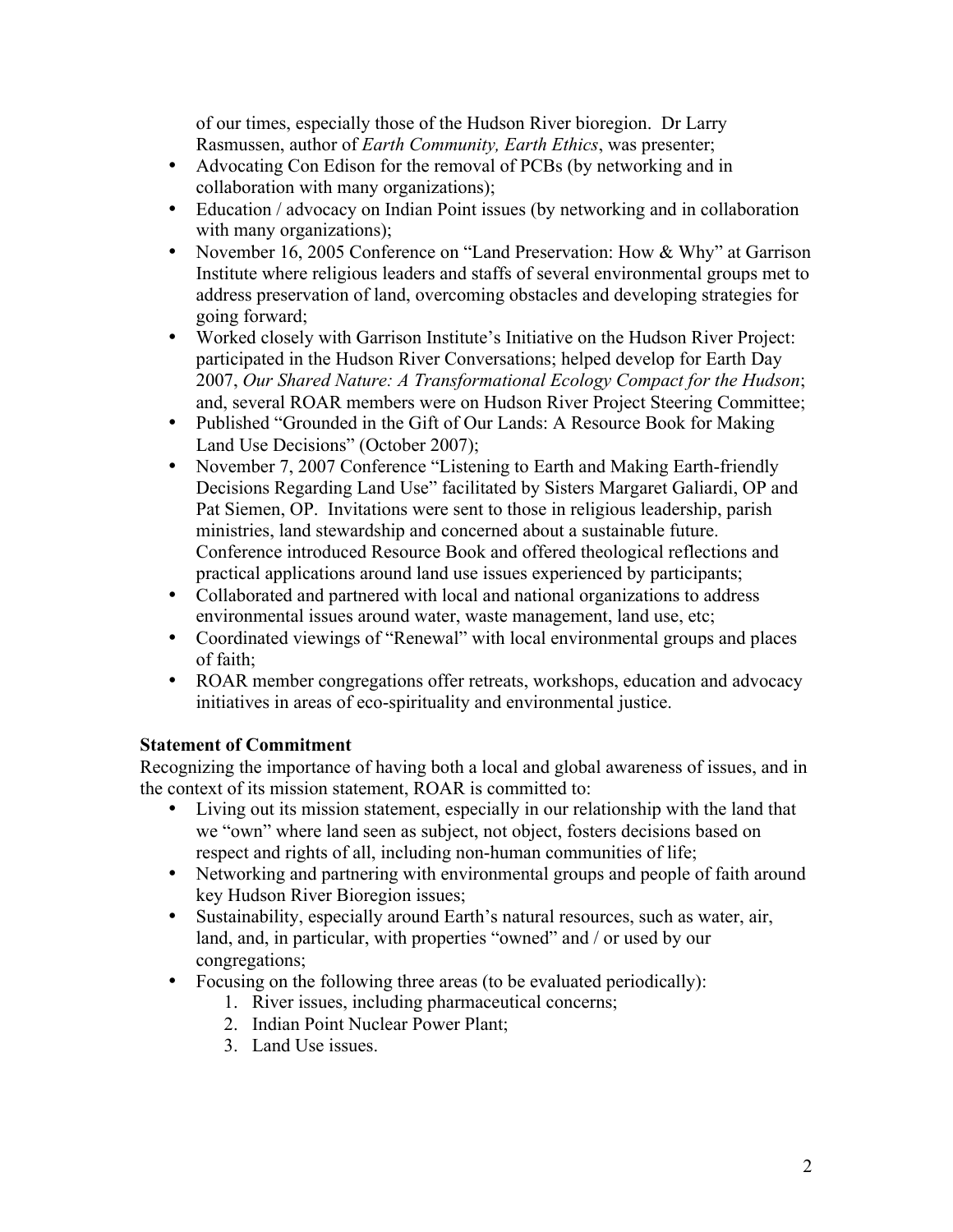## **Target Population:**

- Leadership of Member Congregations, and through them:
	- o member congregations of ROAR who then disseminate information and educate their membership. Membership is requested to advocate and address issues;
	- o interested people of faith, places of worship, and environmentalists.
- Partners who have philosophy and goals similar to ROAR, including: Hudson Riverkeeper; Sierra Club Lower Hudson Chapter; New York State Interfaith Power and Light; Sustainable Hudson Valley; Scenic Hudson; ROW (Religious Organizations on Water); Clearwater; and Garrison Institute and others.

### **General Statement**

ROAR and its member congregations have been gifted to live along the majestic Hudson River and / or in the beautiful Hudson River bioregion rich in beauty, natural and spiritual resources. We strive to promote right relationships among all God's Creation, especially in this area which we call home. The Hudson River calls us to respond to the pressing issues and needs that it and the communities of life, including the human, face and that must be addressed if we are to go into a future that is life giving for future generations.

Specifically, we will:

- 1. Continue to work towards educating ROAR member congregations and their leadership on land use, conservation and easement rights with the goal of preserving land that is owned;
- 2. Inform, educate and advocate for local issues that address: rights of land, water and air; water quality; safety of Indian Point Nuclear Plant; sustainable practices; use of land "owned" and / or used by ROAR member Congregations;
- 3. Strengthen partnerships and collaborative efforts with appropriate national and local environmental groups and people of faith on above issues
- 4. Plan periodic educational and inspirational programs / workshops / retreats that bring together the membership of ROAR congregations, people of faith and environmentalists on above issues and in celebration of the Hudson River and its bioregion and the Great Work that is being done.

#### **Methodologies that are / will be used:**

- Rituals and Celebrations
- Assessment of issues and needs
- Networking
- Advocacy
- Education including experiential intuitive approach
- Ongoing development of and education on "Grounded in the Gift of Our Lands: A Resource Book for Land Use

### **Celebration of ROAR's 7 Year Plan**